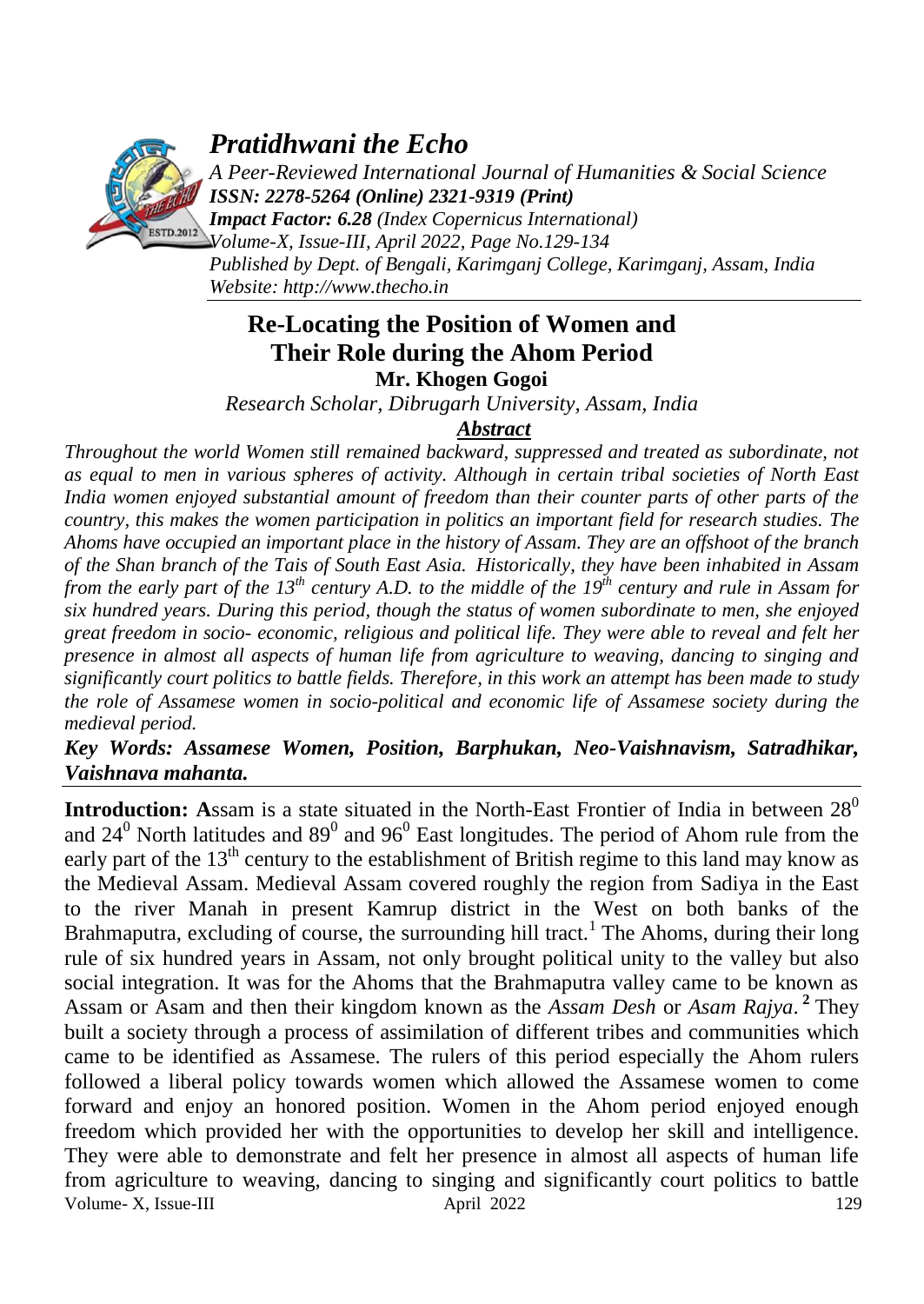fields. Therefore, the study set up to explore the role of Assamese women in socio-political and economic field in the medieval period of Assam.

## **Objectives:**

- To bring out the contribution of the Assamese women in the Ahom politics through highlighting the women in different aspects of the political life.
- To examine the role of Assamese women in Socio-economic life of Assamese society during the medieval period.

**Methodology:** To enquire in to the contributions of women in different aspects of sociopolitical and economic life in the Ahom period historical method is used by taking contemporary Ahom chronicles called Buranjis as primary sources. The paper is prepared with the help of secondary sources also i.e., several books written by established writers on Ahom history, journals, articles, newspapers and website. All the sources of data are critically analyzed before using. 

**Body of the Text:** The Ahom chronicles provide a lot of information about the medieval Assamese society. According to the chronicles, the Ahoms were patriarchal but had respect for learned women.<sup>3</sup> There was a deep consciousness among the women about their identity for making society. Though on the basis of the records and sources it is said that the educational institutions were very poor in number and the number of female persons were very poor for getting education during the period of our study but it cannot be denied that some Assamese women got opportunity to take education. It is mentioned in the "*Brhat Rajvamsavali*" that the ladies of the Bhuyan families were comparatively well educated. One Bhanumati, a daughter of Pratap Bhuyan and a relative of Sankardeva was married to the Koch king Naranarayana. After marriage Bhanumati became the chief Queen and took the name Ratnamala. It was by her order that, great Sanskrit scholar Purushottam Bhattacharya wrote the Grammar called "*Proyag Ratnamala*". 4 It is also to be noted that, Chao Shin Kunwari*,* the Queen of the Ahom king Suklengmung alias Gargayan Raja who hailed from neighboring Nara country was a skillful scholar in the Ahom language. Moreover, she exercised tremendous influence upon the king in the matters of statecraft*.*  5 On the other hand, many of the Ahom queens had also patronized the intellectual personalities. By the permission of Ambika, the queen of the Ahom king Siva Singha, Sukumar Barkaith wrote the famous book "*Hastividyanarva*". It is mentions in the medieval biographical works that, Chanderi, the nurse of Srimanta Sankardeva was a great intellect woman who quite familiar with the teaching of the Gita and the art of painting and could take part in religious discussion.

 Regarding the status of women in the religious field during the period of our study, some of the women got opportunity to take part in the religious institutions or religious rituals. But women are not allowed to enter in the main religious prayer hall called "*Manikut*" in the neo-vaishnava fold. Even today, in some of the religious institutions of Assam women are not allowed to enter in the Prayer hall and prohibited to take part in "*Nam Prasanga*"

 However, women participated in the religious activities of the satra institutions. The *Satras* are a resourceful outcome of the neo-vaishnava religion. They are the repositories of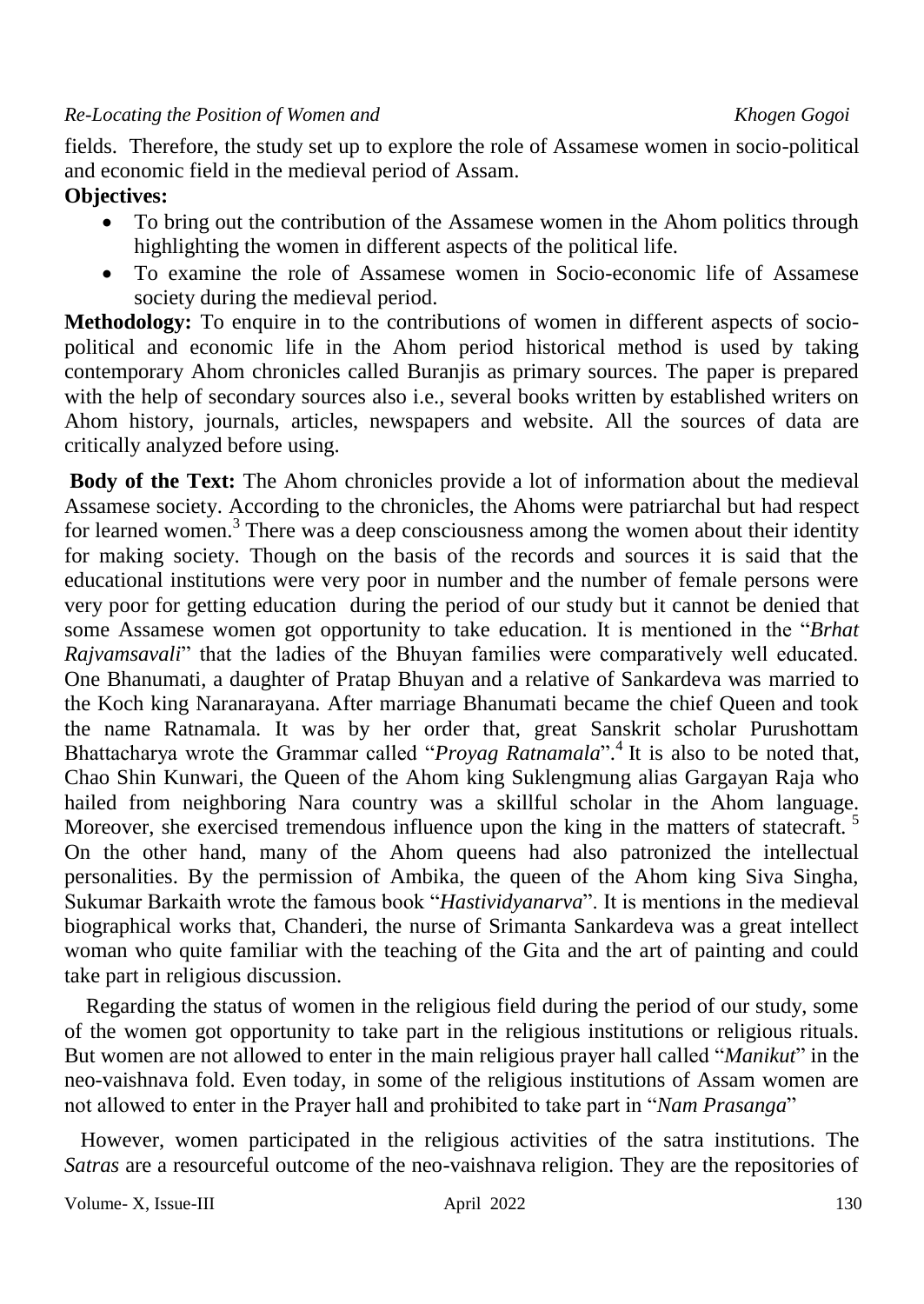### *Re-Locating the Position of Women and Khogen Gogoi*

socio-cultural and religious verve of the Assamese Vaishnava community. It was Śaṅkaradeva who showed special concern for the socially depressed and deprived where women took an important stand. Śaṅkaradeva and a few of his apostles however showed a special concern for the women and allowed a good amount of freedom and equality to them. Though the resources citing women in the *Satras* are meager yet there are a few instances in the history of the *Satras* where women have been located and admired for their contributions. One of the distinguishing features of a *Satra* is the creation of an ascetic *kevaliya* (a celibate devotee) order of monks, which has to a great extent superseded the women folks. As such there is no any order of nuns in these *Satras* and the women are not allowed to mingle with the religious affairs nor do they mix with the men in congregations.

 Women too are considered for salvation. In practice however, women have not had any priestly role in the *Sattas*. Even now there are no such instances of a lady taking hold of a *Satra*; all are administered and executed by men at the top-notch level. Yet to no name one of such instance in the history of the *Satras* where women took an active part in managing and administering the affairs of the *Satras*. Sankardeva's grand-daughter-in-low Kanaklata alias Lakshmi Ai became the head of the *satra* and she herself appointed twelve *satradhikars* to set up and organize more *satras*. <sup>6</sup> Harideva, the vaishnava *Guru*, and contemporary to Sankardeva conferred the *headship* of his learned daughter Bhubeneswari of his Maneri Satra.<sup>7</sup> She was the first women to become the head of such a religious institution of Assam. From this it is known that women took active part in the religious affairs of the *satra* during the time of the great saint. But in course of time the position of women within the male dominated society appears to be downgraded and treated women as inferior to men. Still, it will have to be said that most of the vaishnava preceptors did not support women's freedom and had an attitude of contempt towards them. They did not allow men and women to sit together in *namghars* to recite prayers and did not appoint women to any post of in the administration of *satras* and *namghars*. Following this tradition, women are still not allowed admission to the famous Barpeta *namghar* in the district of Barpeta. But if we look at the history of vaishnavism in Assam it cannot be denied that Śaṅkaradeva contributed a lot towards the upliftment of women and he was in full consideration for the spiritual wellbeing of the women.

Volume- X, Issue-III april 2022 131 The women in the Ahom period showed their character in almost every aspect of political life. They played an important role as an administrator or as heroic soldier in the battlefield. From the evidence of historical source it is found that, Tao-Khamti(1380-1389) was the first women who played a direct role in the administration when the king out of war. But she failed to manage the administration because she did not get any help and cooperation from the ministers of the Ahom kingdom. Another lady of the Ahom period who played a vital role in the state affairs was Queen Chao Shin Kunwari, consort of Ahom king Suklenmung (1539-1552). She was a Nara princess and a daughter of Magaung chief. She was intelligent and a learned lady. She emerged as one of the principal adviser of the king Suklenmung providing certain significant contribution to the Ahom politics.At the advised of the queen King Suklenmung had shifted his capital to Gargaon and erected a rampart round the capital city. In Assamese rampart fortification means *gar*, since than King Suklenmung came to be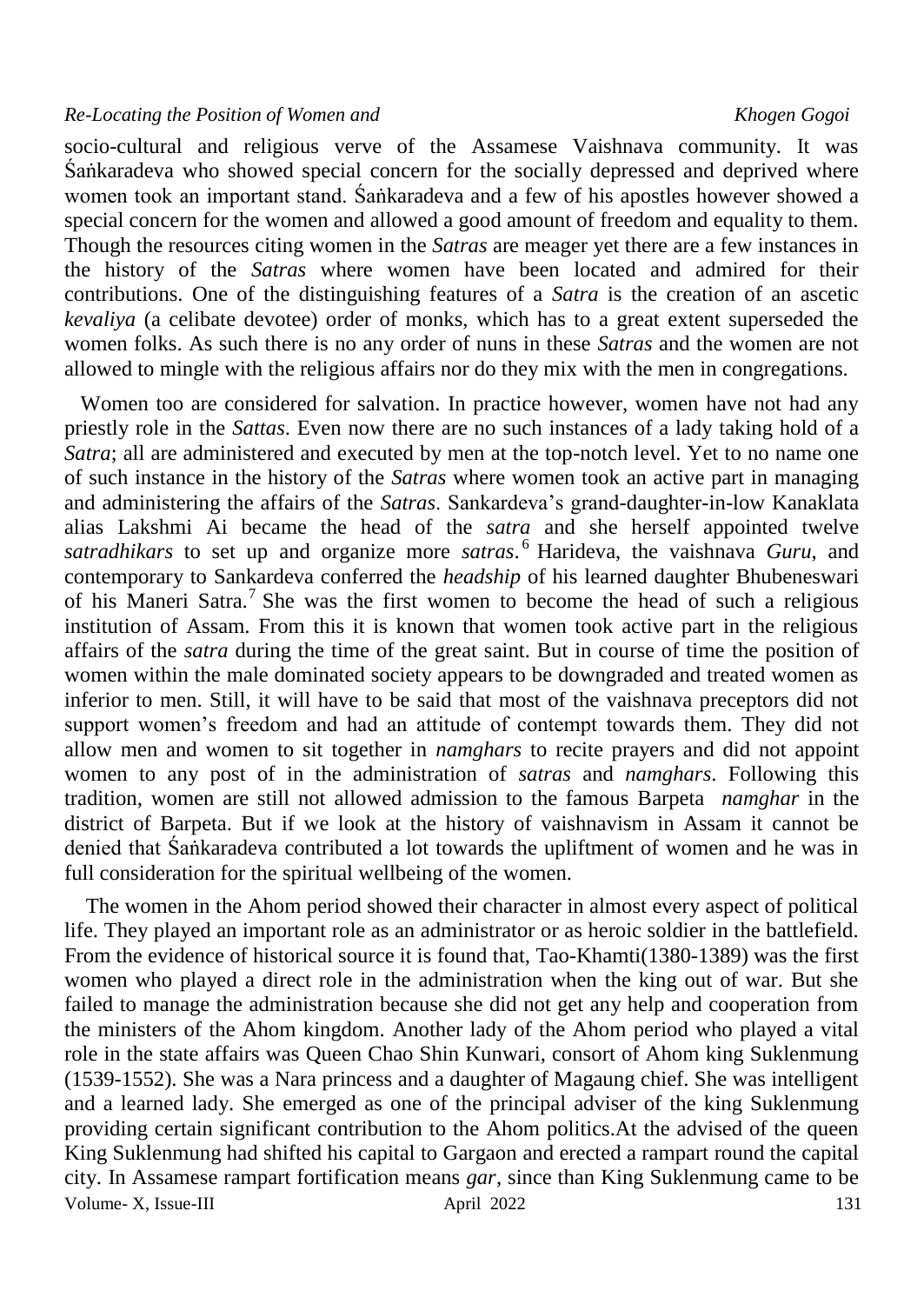known as *Gargaya* raja. In the administration also Chao Shin made her presence felt. Prominent historian S.K. mentioned in his book that, she suggested the king to introduce a new office to ease out the pressure of administering the growing extent of the Ahom territories.<sup>8</sup>

 Other ladies of this period who had excelled themselves in almost all aspects of the political life were Phuleswari Konwari, Ambika Konwari and Sarbeswari. They played a significant role in the Ahom politics when their husband, king Siva Singha hand-over the charge of the administration to them. Shiva Singha became the King in the Ahom state in 1714 A.D. He was under the influence of Brahmin priests who predicted or declared the end of his rule in 1722 A.D. Therefore, in order to save his rule he declared his chief queen Phuleswari Kunwari the Bar Raja or the chief queen to run the state of affairs on his behalf. The coming of Phuleswari Kunwari to the power greatly diminished the prestige of the Ahom crown in the eyes of the people.  $\frac{9}{2}$  However, on the basis of her policy it cannot be denied that coming of Phuleswari kunwari to power ushered a new beginning in the Ahom Statecraft at least in the field of religion. After receiving the title of Bar Raja she was given the name of Pramathaswari, another name of goddess Durga. So her rise to power brought the Sakta religion into prominence. During her rule in a zeal to establish the Sakta religion as a state religion she started the persecution of the popular Vaishnava sect. she started the celebration of the Durga Puja under the royal patronage with much pomp and show. When she came to know that the Vaishnava Mahantas had refused to worship Goddess Durga, she ordered the Vaishnava Mahantas to be brought to the sakta shrine where the Durga puja was celebrated and forced them to bow down in front of the idol. Moreover she forced the Vaishnava Mahantas to be smeared with the blood of the sacrificial victims on their fore head. It was against the religious custom of the Vaishnava Mahantas. This unfortunate incident was taken as an insult by the Vaishnava Mahantas and their disciples. The Vaishnava disciples of particularly the Mayamara sect vowed revenge against this religious autocracy against the Ahom monarchy which ultimately led to the decline of the Ahom kingdom.

But Phuleswari had a number of good merit and qualities. She inspired the scholars to create literary work. Ananta Acharya composed Ananda Lahiri and Kabi Chandra Dvij composed Kam Kumar Haran and the Dharma Purana under patronage of her. At her instance Ahom state witnessed the growth of Sanskrit literature also. In the capital city of Rangpur she established a Sanskrit tol known as Bar Rajar Parhahali. She constructed the Gaurisagar tank near the present district of Sivsagar. She also built the three famous temples which were dedicated to Lord Shiva, Vishnu and Devi. These temples stand as the remarkable form of architecture of the Ahom period which was an outcome of a lady who made felt her presence in the Ahom politics. Phuleswari ruled over the Ahom state as Bar Raja from 1722 A.D. to 1731 till her death. After the death of Phuleswari Kunwari Shiva Singha married her sister Deopadi and named her Ambika kunwari and placed her as Bar Raja in 1731 A.D. She was no different than her sister Phuleswari and followed her footsteps.<sup>10</sup> Queen Ambika was a great patron of education and learning. She patronized many scholars and poet. During her rule under her patronage a famous work on veterinary

Volume- X, Issue-III april 2022 132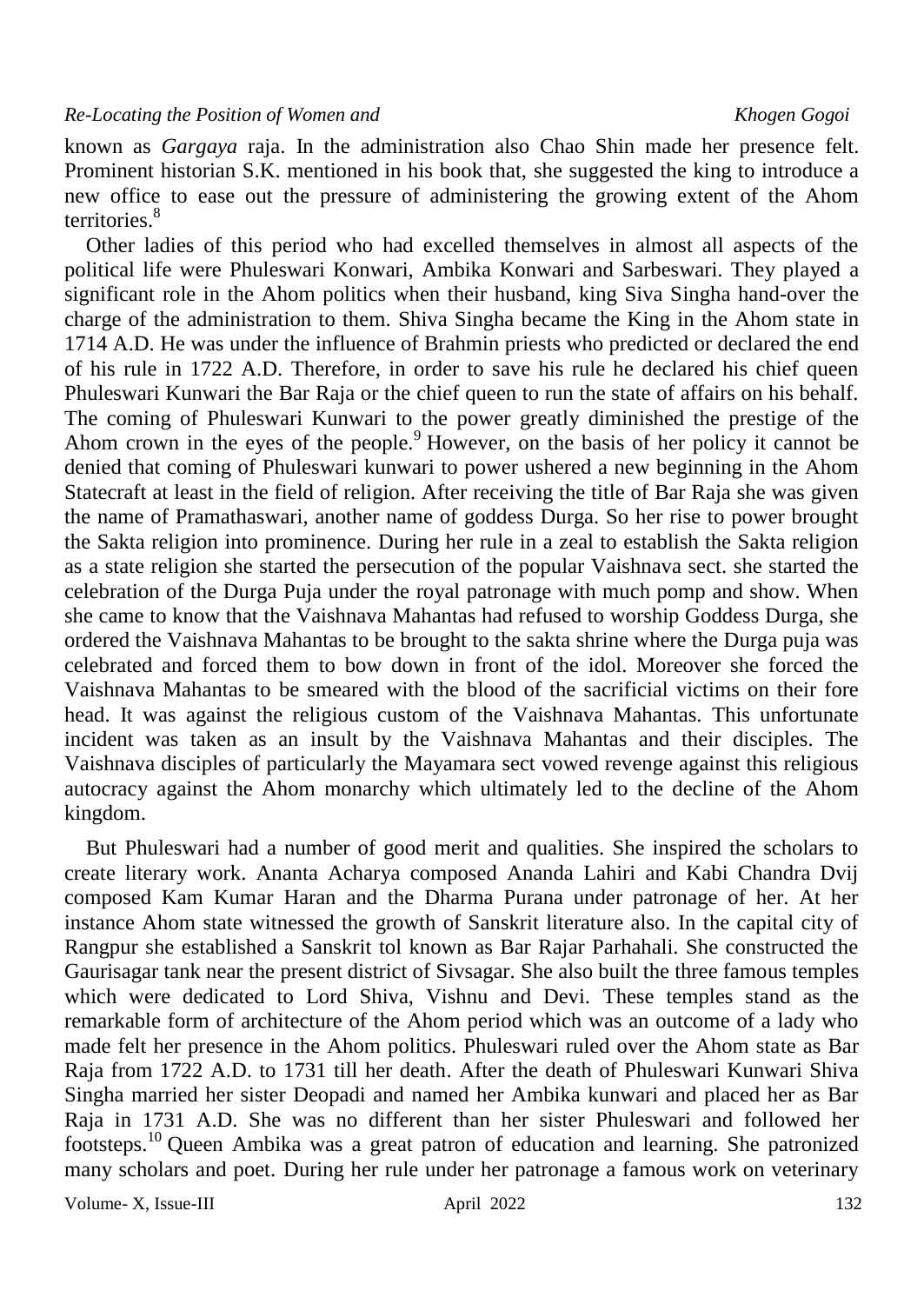### *Re-Locating the Position of Women and Khogen Gogoi*

sciences Hastividyanarva was written by Sukumar Borkaith. During her regime,the famous large Sivsasagar Tank excavated in the capital city of the Ahoms.. On the southern bank of Sibasagar tank three temples dedicated to Lord Shiva, Lord Vishnu and Debi were constructed at her instance. After her death Shiva Singha placed another of his queen Anadori as Bar Raja. She was given the name Sarbeshwari. However her reign was not much elaborate as that of Phuleswari and Ambika.

 During the reign of Suhungmung, Mulagabharu, the wife of Phresengmung Borgohain who died in war with Turbak. Mula Gabharu on hearing the valiant death of her husband mobilized a women force and took the leadership of it and moved to the battle field and inspired the Ahom soldiers by fighting against the invading forces of Turbak.<sup>11</sup> Mula gabharu died fighting the enemy forces but the example of patriotism, valour, bravery and courage inspired the Ahoms who finaly defeated the Ahoms. Turbak was killed and his head was buried on the top of Charaideo hill. Kuranganayani, the wife of the king Jayadhvaja Singha played a vital role in the Ahom politics. It may be noted that Ramani Gabhoru, a daughter of Jayadvaja Singha was handed over to Mughal general Mirjumla in according to the terms between the Mughal and the Ahom king. Later Ramani Gabharu was renamed as Rahmat Bano Begum and was married to the Mughal prince Azamtara the elder son of Mughal Badshah Aurangzeb.<sup>12</sup> She was a true patriot and in spite of this unfortunate fate of her she could not forget her motherland. During the period of political instability (1673A.D.-1681A.D.) when Ramani's maternal uncle Laluksola Barphukan commander of Gauhati conspired against the king and was ready to surrender Gauhati to the Mughal subedar Azamtara then the governor of Bengal in lieu of his help to usurp the throne, she boldly wrote a letter to her uncle Laluksola not to betray motherland and take to the friendship of Mughals which could have serious consequence. Ramani Gabharu's this act of boldness and her concern for her motherland is an example of her passion for her country.<sup>13</sup> The next lady in setting up a rare example of patriotism and political consciousness was Jaymati Kunwari, wife of the king Gadadhar Singha. She was one of the great women cruseders during the period of our study. She raised her voice against the patriarchal hegemony of the Ahom king.

 In the economic field the status of women was efficient in the art of spinning, weaving, and embroidery and dying. In this period women were interested in weaving. Sarbeswari Konwari, queen of the king Siva Singha, herself taught young girls of different communities, batch by batch, the art of spinning, weaving and singing and dancing within the royal harem under her own supervision.<sup>14</sup> S.K.Bhuyan mentioned that, in those days Assamese women supplied a piece of cloth known as *Kavach-Kapor* to their warrior husbands which they had to spin and weave within a night.<sup>15</sup>

Volume- X, Issue-III and April 2022 133 In the social context, the position of Assamese women considered to be better than that of the women of other parts of the country. The wives of the Kings and peasants never veiled their faces before any male person and they moved about in the market places with bare heads.<sup>16</sup> The institution of marriage was performed in accordance of the Hindu rites and rituals. In regarding to the sati system, there were many incidents of sati during the period of our study. In the biographical works of of that period, it is found that at the death of